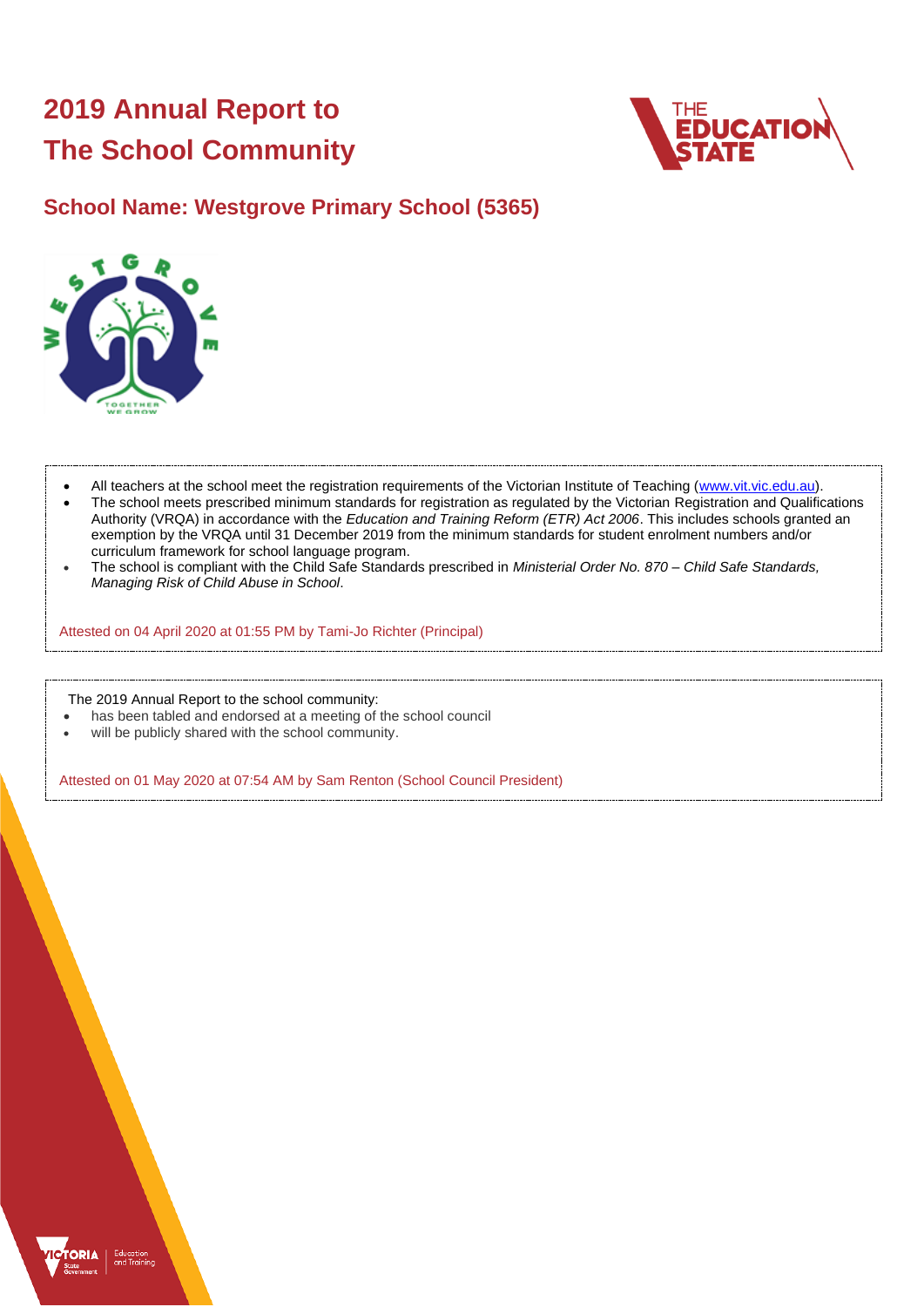# **About Our School**

### **School context**

Westgrove Primary School is a safe, inclusive and supportive community that empowers students with the tools to reach their individual potential.

Westgrove Primary School's guiding values are: Respect, Honesty, Empathy, Perseverance, Inclusivity, Resilience and Collaboration. These values define our behaviour and underpin all decision making. We are committed to ensuring that we treat one another and the environment with respect, are honest in our endeavours and interactions, persevere to achieve our goals, demonstrate empathy for all members of r community and at all times embrace inclusive practices. We are striving to develop a toolbox of strategies to help us become more resilient and we are collaborative in both our learning and decision making.

Currently we operate 32 classes, comprising of four Foundation classes, five Year 1, Year 2, Year 3 and Year 4 classes, and eight Year 5/6 classes. Each year level has an allocated leading teacher as their Instructional Leader. Specialist programs include PE, Visual Art, Performing Arts, Intervention, Spanish and STEM.

In 2020, the number of students of an English as an Additional Language and Indigenous backgrounds continues to remain steady. The Student Family Occupation Index (SFO) is 0.6374 and the Student Family Occupation and Education Index (SFOE) is 0.5191. There continues to be a decrease in the number of families identified as disadvantaged, however, the social and emotional supports needed for our students has not lessened. The school works tremendously hard to support all students to have access to the education they deserve.

In 2019 the school continued to focus on improving academic achievement and we have been proud of our ability to continually improve our results. We have some significant intervention programs in place to support Literacy outcomes and overall have been encouraged by our ability and commitment to continue to improve student learning. We have robust academic programs scaffolded by appropriate technology with many extra-curricular opportunities.

Our grounds have three designated play equipment areas, a synthetic sports area which encompasses an oval, soccer pitch, softball diamond and running track. We have an indigenous garden, which includes a meeting place and a culturally significant sculpture. The school has a gymnasium, well resourced library, daily canteen and well furbished classroom buildings with a designated professional learning and planning building for staff.

Our Intervention programs focused on stretching those students who were working above level as well as supporting those students who were working below. We had 2.8 teachers working to support Years 2-6 and 8 teaching assistants in Years F/1. The school has made a commitment to improving students' ability to and engagement with writing across the school working regularly with a consultant to improve classroom practice and teacher knowledge. Professional Learning Communities within the school have also been focusing on improving teacher knowledge and trying new practices to improve student learning whilst building teacher capacity. 2019 saw Westgrove PS engage a consultant to work on improving school culture, resiliency and staff welfare.

We are in a joint use agreement with Paul Sadler for the pool on school grounds. Our students regularly access swimming programs as do several local schools who hire the facility.

Students in the senior school participate in a leadership program aimed at developing their leadership skills as well as developing student voice and giving the community an opportunity to have a voice about different aspects of the school. In Year 4 we have the Better Buddies program with the Preps, Year 5 participate in the Community Service Program and a Leadership Summit and in Year 6 there are a variety of school leadership roles and the school leaders attend the GRIP Leadership program. In 2019 we added class captains for Terms 2-4 in Years 2-6 and those captains attend student forums twice a term to represent their class with ideas and opinions.

Westgrove PS is committed to improving student attendance rates and has sound strategies in place for tracking and the follow up of student absence. Class Dojo points are awarded to encourage positive learning behaviours, they are recorded and celebrated. School attendance is monitored each month with awards being given at Assembly.

Westgroover Awards are presented weekly for those students showing our values in the playground and Principal Awards given regularly for those students who are working/behaving beyond expectation in some way. The school motto "Together We Grow" underpins the core aim of working together to build a purposeful learning community. This is supported heavily by three positive behaviour pillars: Be Safe, Be Respectful and Be a Learner as well as our work with Berry St implementing their trauma informed education model and DET's Respectful Relationships program.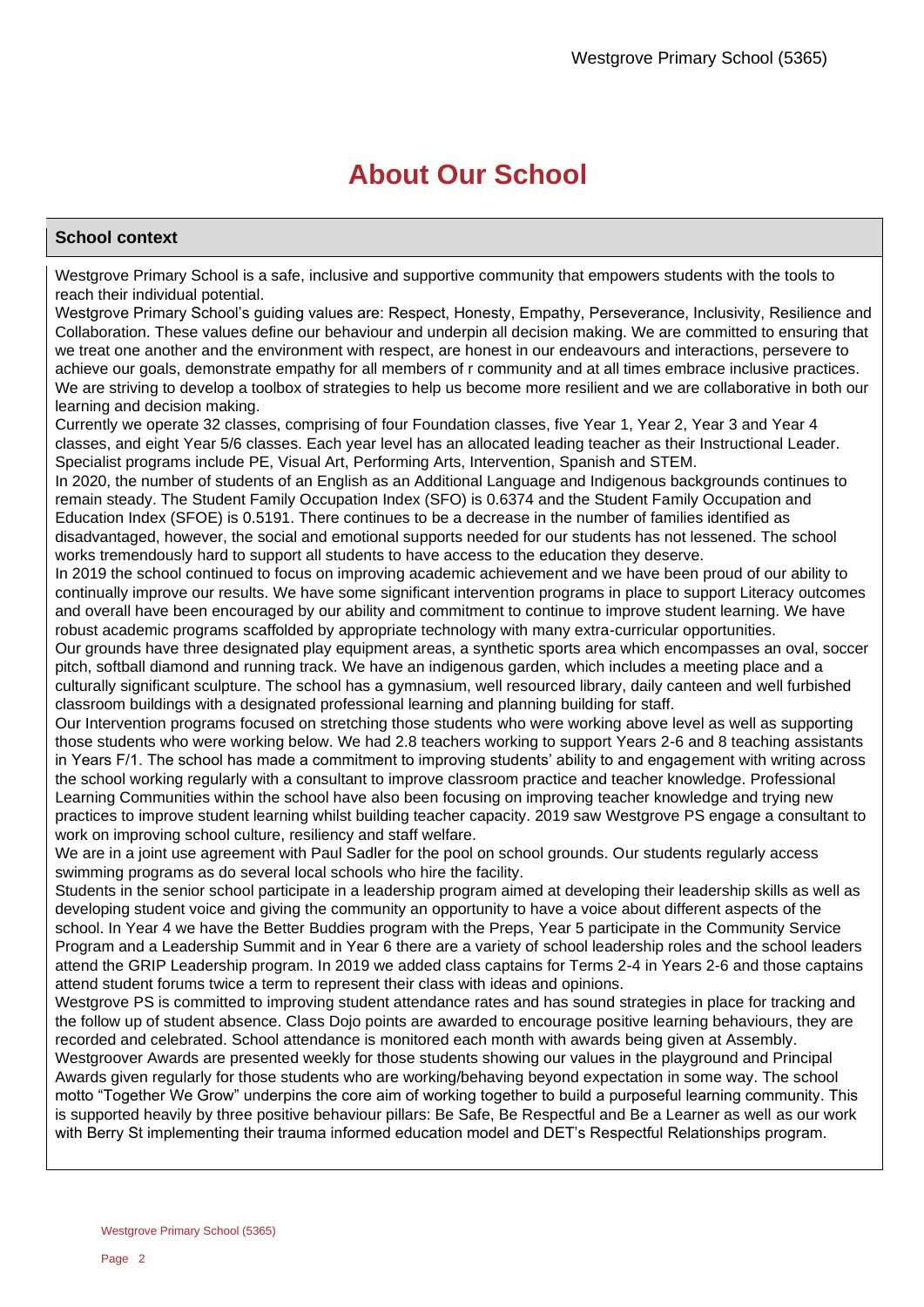### **Framework for Improving Student Outcomes (FISO)**

Our goals this year focused on the FISO initiatives on building practice excellence and setting expectations and promoting inclusion. There was a focus on building teacher knowledge in the areas of literacy learning and working on building student knowledge of how to set goals, student agency and improving attendance.

Our writing data continues to improve and teacher confidence in this area has strengthened. Student perception of writing has improved enormously and our results among similar schools in the area show we are a leader in the area, with many schools requesting to see our work in 2020. Engagement in writing within the class is enthusiastic and student knowledge is increasing.

We have begun the work on improving teacher knowledge about teaching reading and how to assess correctly in order to target teaching for individuals more effectively. This has involved coaching around teaching instruction, moderation among staff to share results, monitoring from the leadership team to enhance consistency of teaching and assessment practices throughout the school. These are goals that will continue into 2020 as the instructional models for reading and writing have been made clear and explored with the teaching staff and the work to include robust teaching within those models continues. Professional learning has been provided to draw together practice in a consistent manner and we saw improvement at the end of 2019 with most students making 12 months or more growth in reading. PLCs focused primarily on ensuring that student's growth in reading improved.

Professional learning occurred across the school with all staff with a consultant to examine and encourage value informed behaviour and to build staff culture. Staff survey results have not been what we would like. Staff were surveyed several times throughout the year and most staff felt there had been a significant positive shift. Staff were able to voice their concerns and opinions in their teams better and opportunities were made to ask staff their thoughts and opinions about instructional processes and professional learning sessions. Anecdotally staff climate improved enormously and many staff took responsibility for their own behaviour and worked with a problem solving mindset. As always we continue to work on absenteeism and student engagement. The Resilience Project worked with us last year to build an understanding of gratitude, empathy and mindfulness. The parent evening that we held was the most successful parent event we have held in the last few years with over 100 attending. The feedback was very positive. This program's costs were absorbed by the school and isn't something we can continue but was certainly a good launching pad for many conversations and actions. The social and emotional curriculum in the school was reviewed and adapted using the many resources we have accessed- The Berry St model, The Resilience Project and Respectful Relationships have all impacted positively on our programs and curriculum.

### **Achievement**

Whilst our overall results in the staff survey are still not as close to the state as we would like, significant improvement has been made. Positive endorsement in collective efficacy and academic emphasis improved by close to 10% this year. We are very proud of the vulnerability shown by staff in order to improve how they work together and respect one another. Our school climate results remain steady but we would like to see improvement in this area however all other areas show consistent improvement. Positive response to professional learning is higher than the state; to school safety and well-being is higher than similar schools; to all areas of teaching and learning is improving and rising; to the Leadership is higher than the state and significantly higher than similar schools- all results to be proud of. Our parent survey results have improved slightly with an 82% positive endorsement of school safety and 10% neutral response however we really would like to see more parents participating. This year we opened up our survey so all families could participate but the uptake was only about 35 parents which was disappointing as we are not sure if it is an accurate picture of our parent community.

The Student Attitude to School Survey shows a slight increase in positive responses in the area of social engagement from 78% to 80% and a decrease of negative responses form 11% to 5% and while it is positive is still an area for us to work on.

We were disappointed with our NAPLAN results this year which showed a large drop in growth from Year 3 to Year 5. It is important to note that all students were encouraged to complete the NAPLAN testing which isn't indicative of other years. Our teacher judgement data shows that students are progressing normally however. We have explored the idea that the 5/6 model which began last year may have affected both the preparation work needed for the Year 5 students both academically and emotionally and put plans in place to counteract that for 2020. As NAPLAN has been cancelled we will not be able to gauge whether that work would have made a difference. We had tracked our 2019 Year 4 cohort very closely to ensure they were on track for strong growth with reading but will not be able to see if that was the case.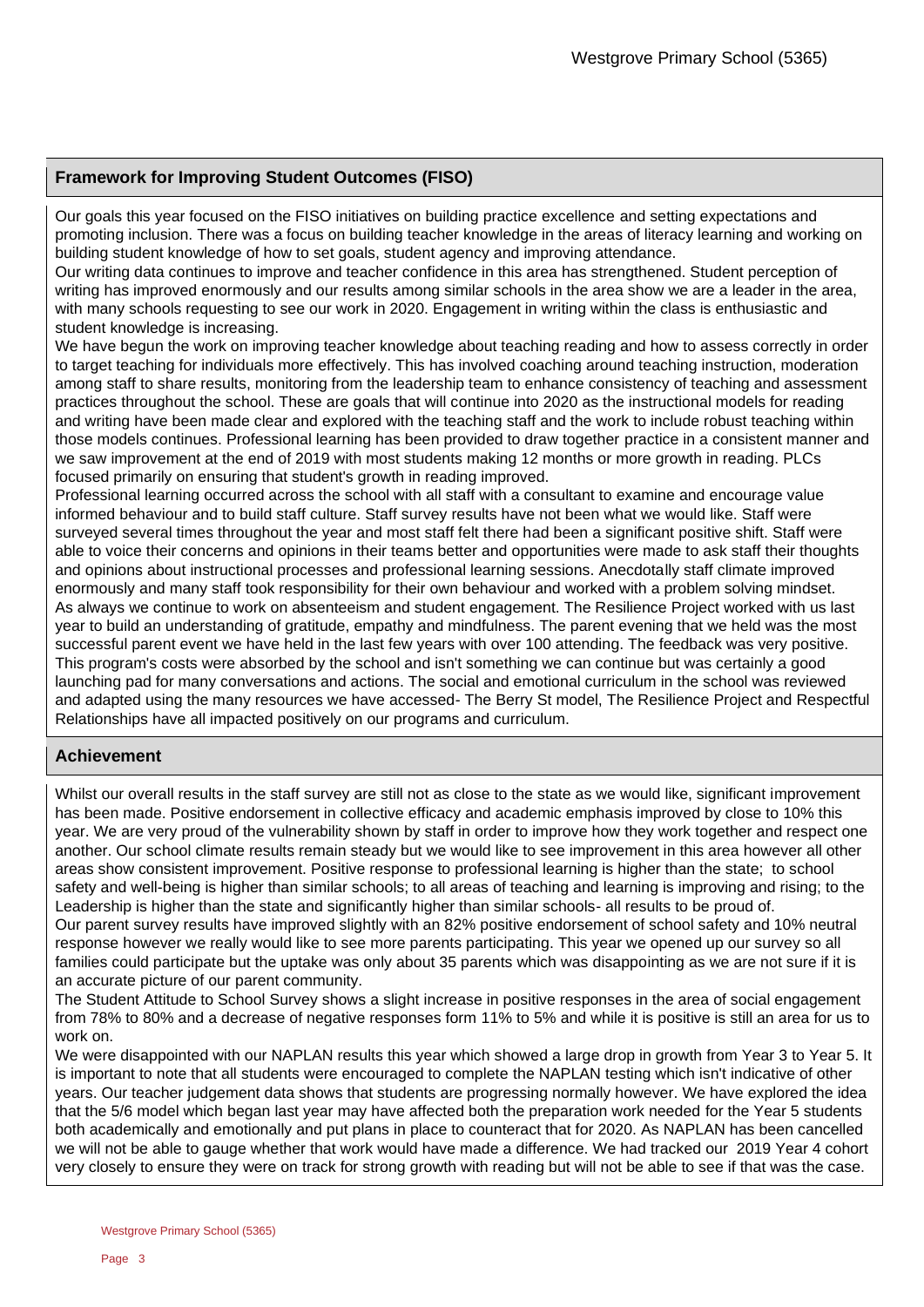Targeted intervention for reading in P/1/2 and Year 4 to support all students to reach at standard for reading has been implemented in 2020. We also ran reading information nights to support families of students who were not at the expected level to support them at home. EAL families were also supported. This is an area to continue to build upon in the coming years.

As mentioned we have been tracking the reading data very closely as it has been a PLC focus for us and the work we have done on our instructional models and the teaching of reading is showing some improvement in academic results and we will continue this work in 2020. Our results in numeracy have been a concern and we are working to develop a consistent instructional model for mathematics and this will be a strong focus in 2021 with preliminary work being done in 2020.

By the end of 2019, we had 23 students funded individually through the Program for Student with Disabilities. Each of these students had an ILP, which was monitored throughout the year and was supported by the work of an ES staff member, support services and specific programs. Regular SSG's for each student monitored the progress made by students in key aspects of their ILP's. All students made progress towards their goals. It is noted, however, that chronic absence, family dysfunction and lack of connection with NDIS has impacted the progress of a small number of students. Where this is the case, additional efforts have been made to improve these areas via school supports and external agencies. In the case of two students, extra support was sought and obtained due to the extreme nature of their behaviours. This support involved the SSS team and external agencies working with parents, staff and students to manage the individual needs of the students more effectively.

### **Engagement**

We have been pleased with the work that we have achieved with student attendance. Those with less than 20 days of absence has increased to 70% from 66% and those with 30 days or more of absence has dropped to 19% from 13%. The rates of absence is higher in the lower school than in Years 3-6 which is testament to our programs as the older students are really making a concerted effort to come to school and participate. We have been working with a few families with chronic absenteeism and had some limited success. Unfortunately with those we cannot reach, their statistics can impact our data significantly. We met with the Department of Education late in 2019 and were commended for the range of strategies in place to support getting our children to school and for celebrating their success such as

- weekly DOJO point awards for cohorts
- monthly attendance awards for cohorts
- Termly awards for those with 100% attendance
- analysis of attendance results with follow up with individual families and DET
- recording of absenteeism on Compass and teacher follow up

- a family worker to work one day a week to support struggling families including those students not attending school Our absence data in 2019 was tracking extremely well until the last few weeks of school when families were taking their students out of school for extended overseas holidays or had decided to give them a longer summer break. We continue to work with families to help them understand the impact any time away from school can have on their child's learning.

The work we have done with Berry St, The Resilience Project and Respectful Relationships as well as on our own Social and Emotional curriculum to support teachers to help students regulate their behaviour has shown a positive impact. There are still a number of children who require support in this area but teachers are growing in confidence to develop relationships and support them better. We have individual programs in place for all those who need it as well as cohort and school programs and processes.

### **Wellbeing**

We have a very diverse community and one that also has to deal with a variety of social issues which can impact on the learning and welfare of our students. We continue to put a lot of time and effort into ensuring there is equity for our students from the moment they enter the school grounds. We develop strong relationship with the families in order to be able to do this effectively. This becomes very important when we are trying to connect families to a variety of external providers.

There is a dedicated AP of Student Well-being who coordinates well being across the school and who works with a school team to be able to do this effectively. This includes managing the ES staff who work in the PSD program, the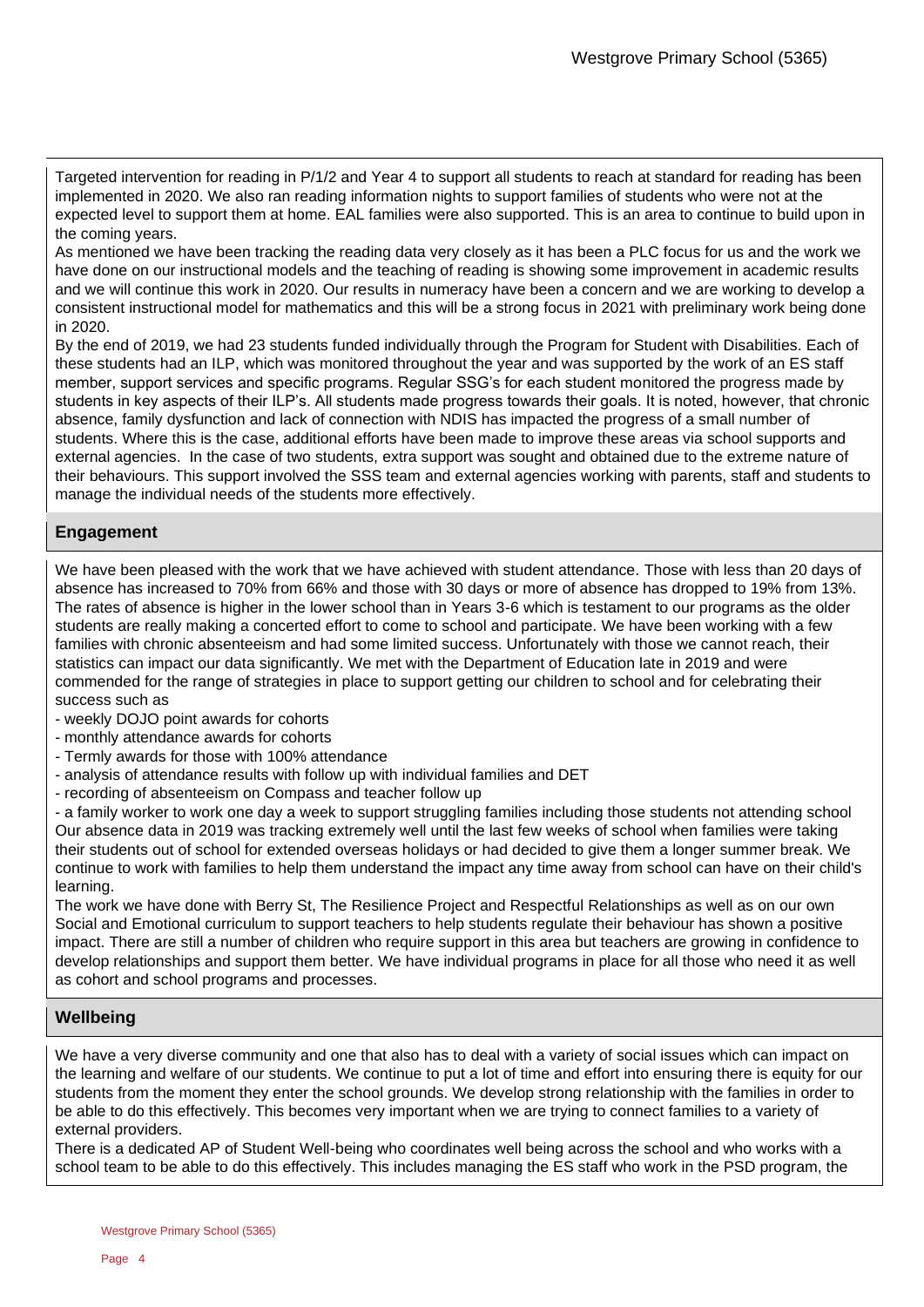P/1/2 teaching assistants who assist classroom teachers, the speech therapist, the full time counsellor, the 0.2 family worker and the out of home care coordinator as well as working the Leadership team and the classroom teachers. The team has worked intensively with the Berry St program, Respectful Relationships, and The Resilience Project to build the self-regulation skills of our students and improve the ability of the teachers to further develop and foster this. There is a structured Leadership Program in Years 2-6. Break time activities are offered for those who struggle in the playground. A number of ES staff also work with students in the yard to support them further. The Leadership team work with students at recess and lunchtime every day in a restorative care approach to working through issues in the playground and work the students to solve the problems, identify the problem behaviours and find appropriate consequences for their actions and share that information with families. Time has been spent in 2019 to ensure that Compass processes for the recording of actions taken is efficient and comprehensive. Behaviour support plans are built to support individual students and staff work with families and external providers to ensure their effectiveness. Breakfast Club is offered two mornings a week and is well attended and established within the school. Holiday packs are also given to families in need. Emergency lunches are supplied to those who require it with follow up occurring for those families to offer assistance. Support is offered to any student experiencing financial difficulty to participate in school programs and we work with families to connect them to the correct and appropriate community services if needed. We have a family worker from Uniting Wyndham working with those families requiring support this year and had some very successful outcomes with this program. We continue to develop our program as the knowledge base grows and in 2019 we have continued our commitment to offering professional development to support our teachers to further develop their skills in student welfare and social/emotional development.

### **Financial performance and position**

The \$852,913 total Equity funding is all being used for salaries. We are aware that we are over-staffed and are using our equity funding to support well-being and academic outcomes through teaching assistants, Intervention programs, F/T Counselor and an extra session of non-face to face teaching time through the STEM teacher as well as an extra Leading Teacher to support the teaching teams.

We have budgeted \$209,191 for short term Capital projects, including fencing, painting, carpet, solar panels, and a minor admin refurbishment.

We have budgeted \$151,337 for long term projects to extend the admin building with more offices, storage and staff area.

> **For more detailed information regarding our school please visit our website at [http://www.westgrps.vic.edu.au](http://www.westgrps.vic.edu.au/)**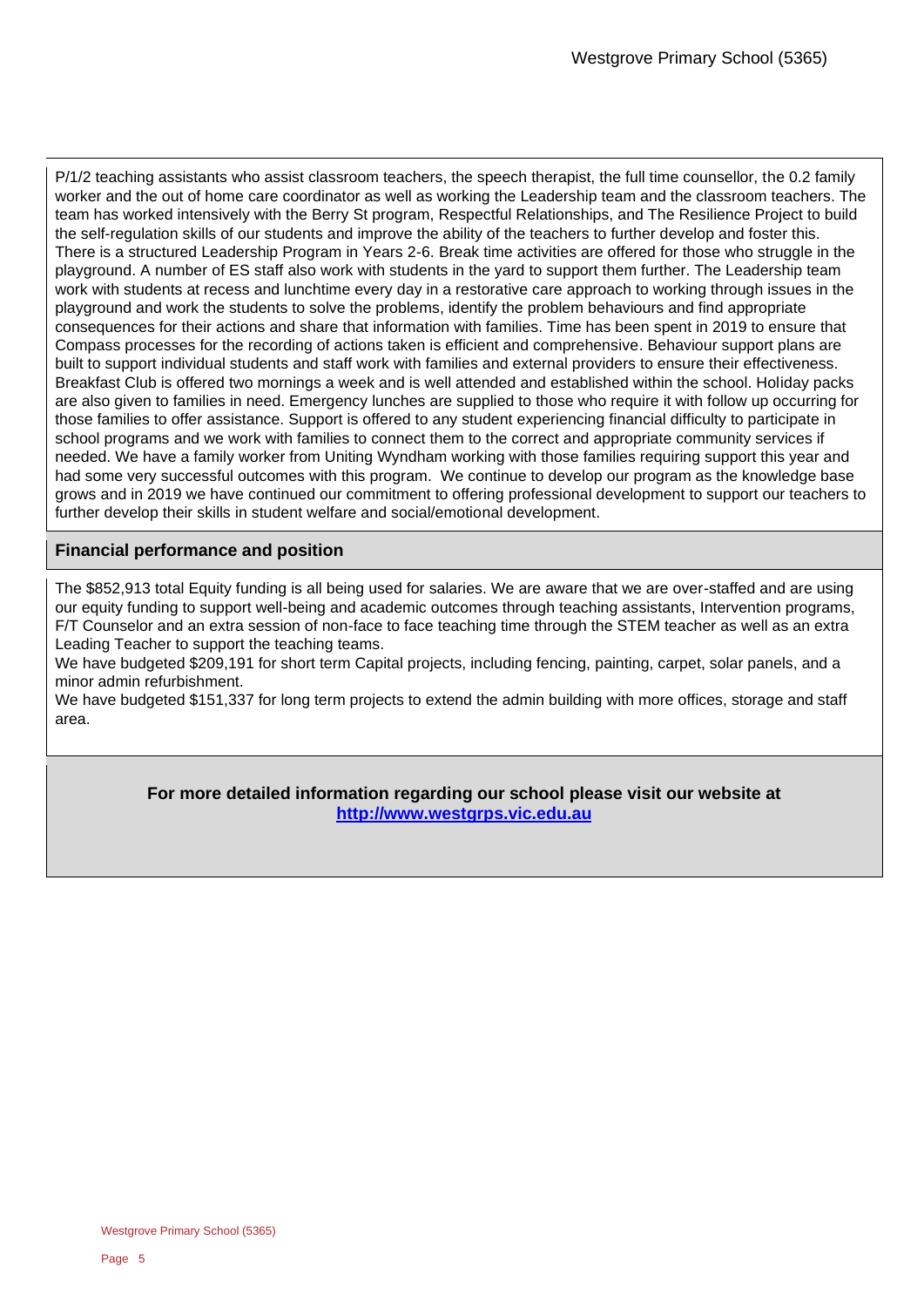

The Government School Performance Summary provides an overview of how this school is contributing to the objectives of the Education State and how it compares to other Victorian Government schools.

All schools work in partnership with their school community to improve outcomes for children and young people. Sharing this information with parents and the wider school community helps to support community engagement in student learning, a key priority of the Framework for Improving Student Outcomes.

Members of the community can contact the school for an accessible version of these data tables if required.

| Range of results for the middle 60% of Victorian Government Primary Schools:<br>Key:<br>Results for this school: O Median of all Victorian Government Primary Schools:                                                                                                                                                                                                                        |                                                                                                                                                              |
|-----------------------------------------------------------------------------------------------------------------------------------------------------------------------------------------------------------------------------------------------------------------------------------------------------------------------------------------------------------------------------------------------|--------------------------------------------------------------------------------------------------------------------------------------------------------------|
| <b>School Profile</b>                                                                                                                                                                                                                                                                                                                                                                         |                                                                                                                                                              |
| <b>Enrolment Profile</b><br>A total of 753 students were enrolled at this school in 2019, 384 female and 369 male.<br>students.<br><b>Overall Socio-Economic Profile</b><br>Based on the school's Student Family Occupation and<br>Education index which takes into account parents'<br>occupations and education.                                                                            | 40 percent were EAL (English as an Additional Language) students and 2 percent ATSI (Aboriginal and Torres Strait Islander)<br>low<br>low-mid<br>mid<br>high |
| <b>Parent Satisfaction Summary</b><br>Measures the percent endorsement by parents on their<br>school satisfaction level, as reported in the annual Parent<br>Opinion Survey. The percent endorsement indicates the<br>percent of positive responses (agree or strongly agree).<br>Data is suppressed for schools with three or less<br>respondents to the survey for confidentiality reasons. | 0<br>100                                                                                                                                                     |
| <b>School Staff Survey</b><br>Measures the percent endorsement by staff on School<br>Climate, as reported in the annual School Staff Survey. The<br>percent endorsement indicates the percent of positive<br>responses (agree or strongly agree).<br>Data is suppressed for schools with three or less<br>respondents to the survey for confidentiality reasons.                              | 0<br>100                                                                                                                                                     |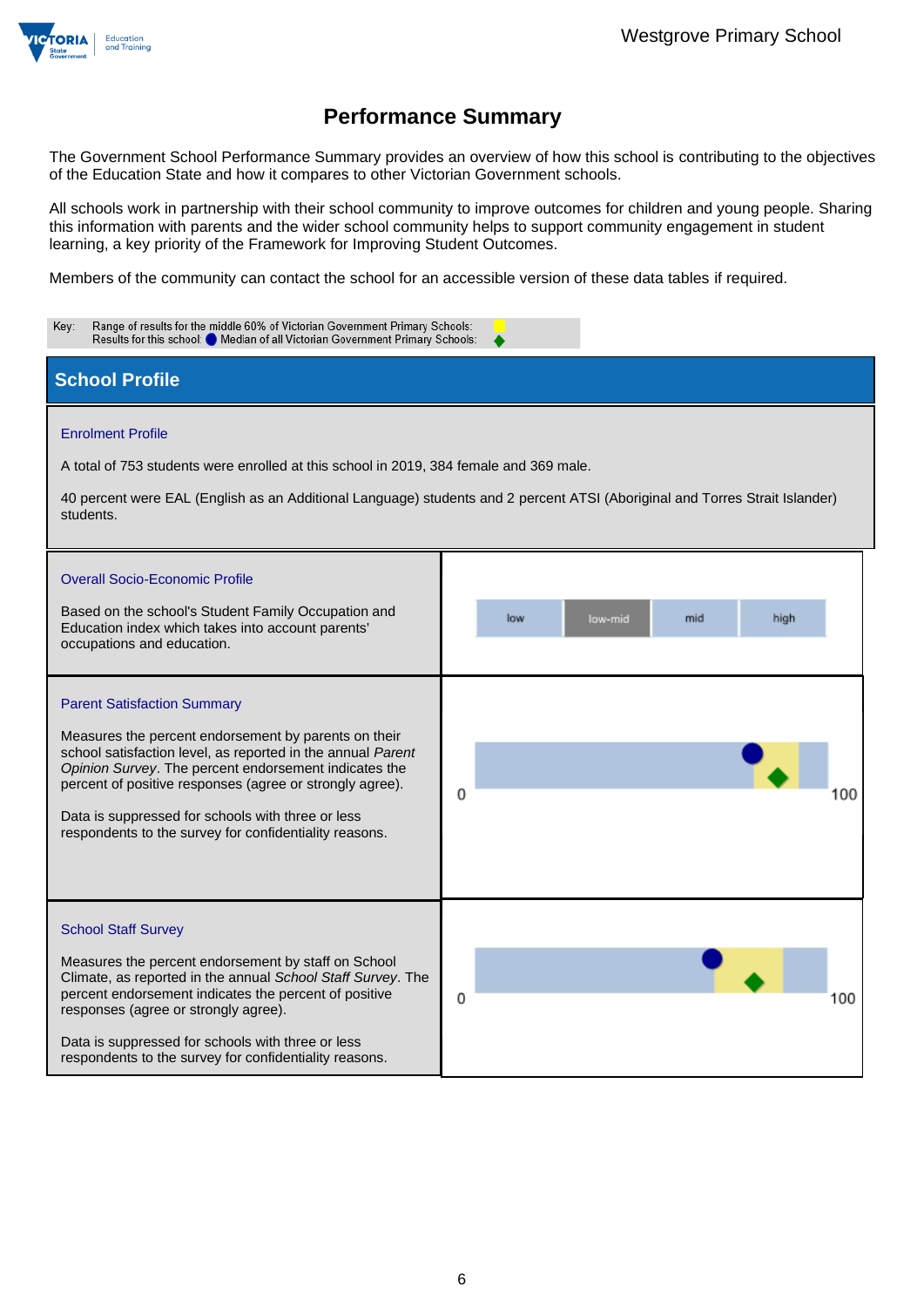

| Range of results for the middle 60% of Victorian Government Primary Schools:<br>Similar School Comparison<br>Key:<br>Key:<br>Results for this school: $\bullet$ Median of all Victorian Government Primary Schools: 4<br>Above<br>Similar<br>Below                  |                                                                  |                                  |  |
|---------------------------------------------------------------------------------------------------------------------------------------------------------------------------------------------------------------------------------------------------------------------|------------------------------------------------------------------|----------------------------------|--|
| Achievement                                                                                                                                                                                                                                                         | <b>Student Outcomes</b>                                          | <b>Similar School Comparison</b> |  |
| Teacher Judgement of student<br>achievement<br>Percentage of students in Years Prep to 6<br>working at or above age expected<br>standards in:<br>English<br>$\bullet$<br>Mathematics<br>$\bullet$<br>For further details refer to How to read the<br>Annual Report. | Results: English<br>100<br>0<br>Results: Mathematics<br>100<br>0 | Similar<br>Similar               |  |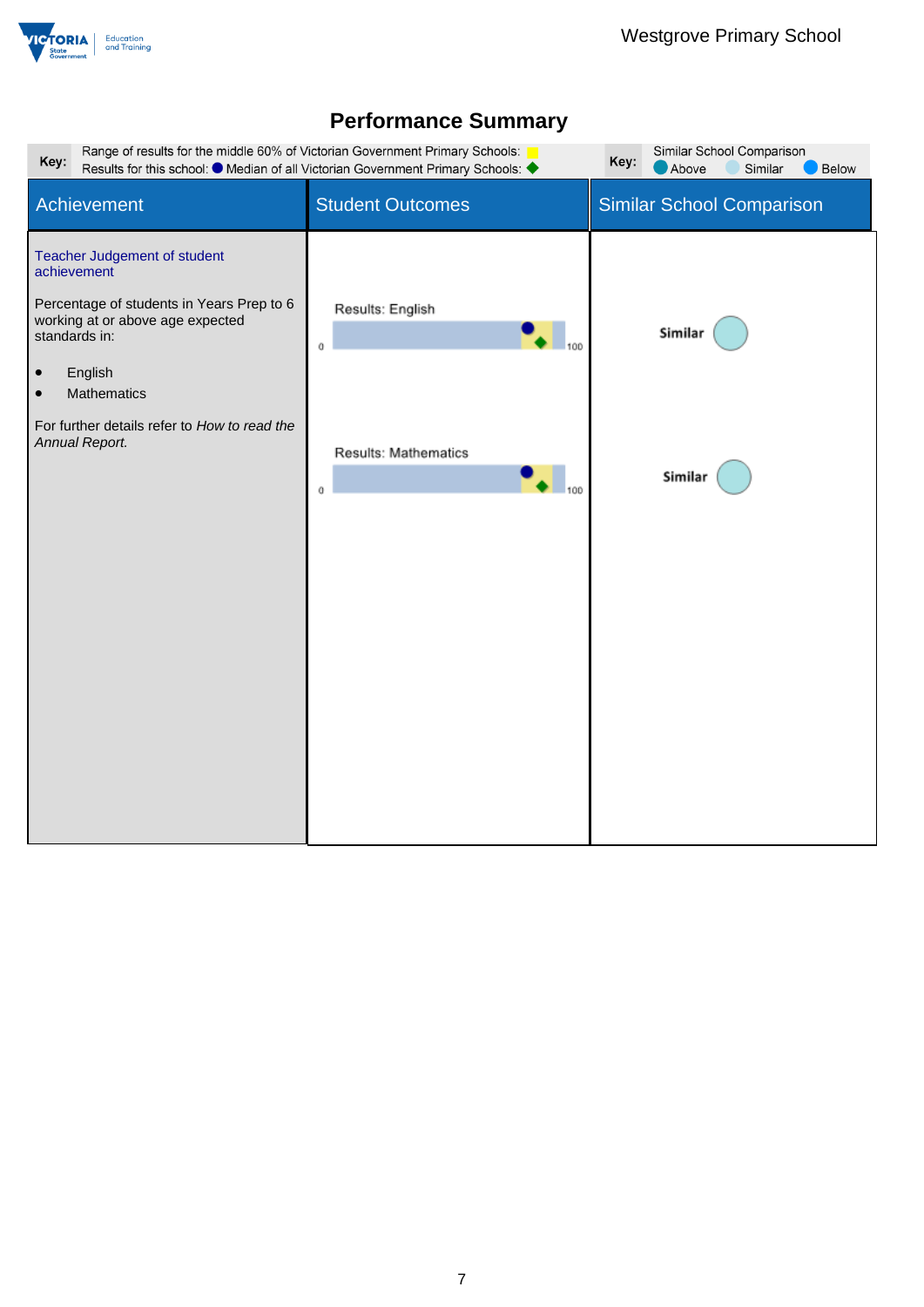

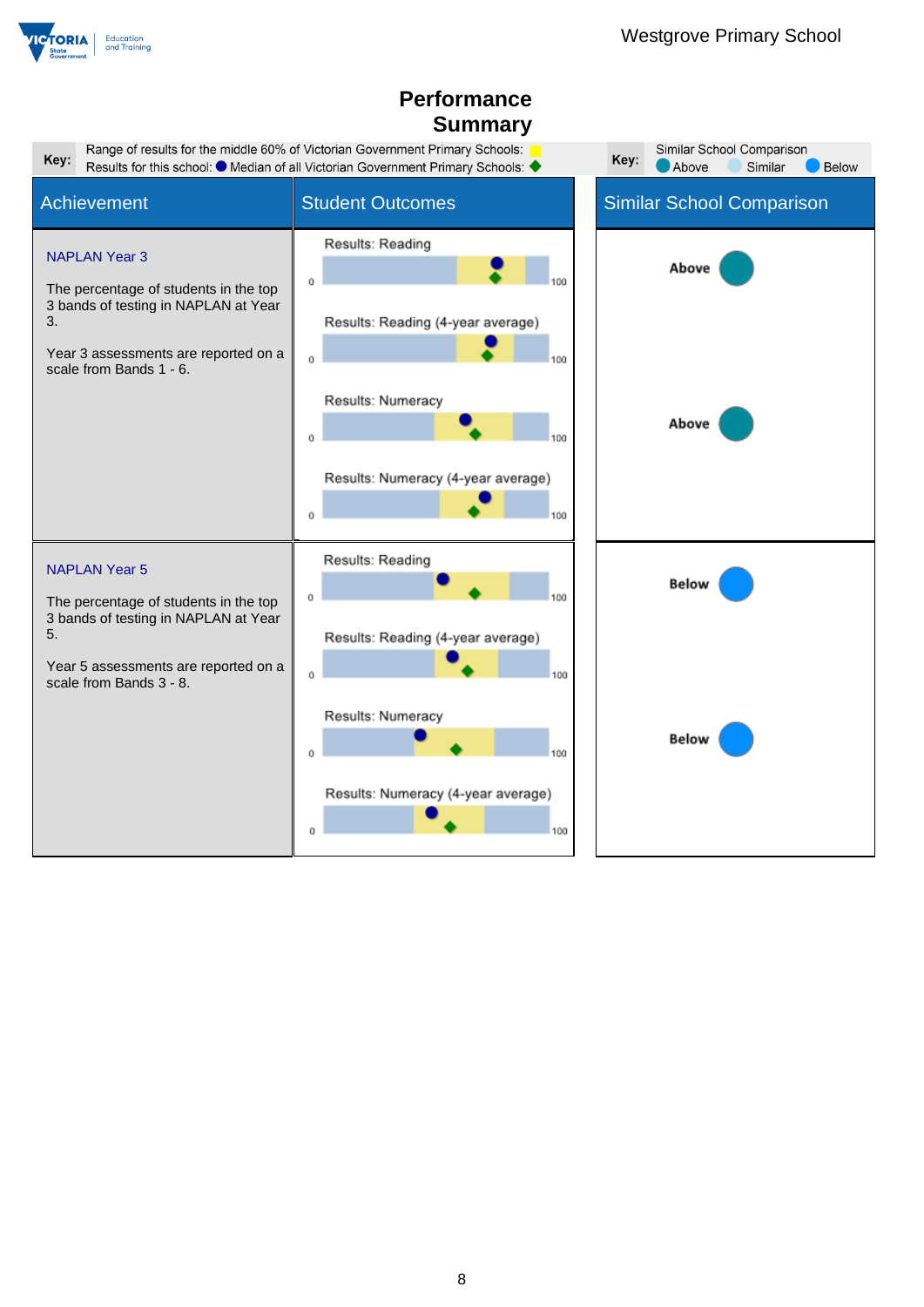

| Range of results for the middle 60% of Victorian Government Primary Schools:<br>Similar School Comparison<br>Key:<br>Key:<br>Results for this school: ● Median of all Victorian Government Primary Schools: ◆<br>Similar<br>Above                                                                                                                                                                                                                                                                                                                                                                                               |                                                                                                                                                                                                                                                                                                       |                                                                                                                                                                                                                                                                                               |
|---------------------------------------------------------------------------------------------------------------------------------------------------------------------------------------------------------------------------------------------------------------------------------------------------------------------------------------------------------------------------------------------------------------------------------------------------------------------------------------------------------------------------------------------------------------------------------------------------------------------------------|-------------------------------------------------------------------------------------------------------------------------------------------------------------------------------------------------------------------------------------------------------------------------------------------------------|-----------------------------------------------------------------------------------------------------------------------------------------------------------------------------------------------------------------------------------------------------------------------------------------------|
| Achievement                                                                                                                                                                                                                                                                                                                                                                                                                                                                                                                                                                                                                     | <b>Student Outcomes</b>                                                                                                                                                                                                                                                                               | <b>Similar School Comparison</b>                                                                                                                                                                                                                                                              |
| <b>NAPLAN Learning Gain</b><br>Year 3 - Year 5<br>Learning gain of students from Year 3 to<br>Year 5 in the following domains: Reading,<br>Numeracy, Writing, Spelling and<br>Grammar and Punctuation.<br>NAPLAN learning gain is determined by<br>comparing a student's current year result<br>to the results of all 'similar' Victorian<br>students (i.e. students in all sectors in the<br>same year level who had the same score<br>two years prior). If the current year result<br>is in the Top 25 percent, their gain level is<br>categorised as 'High'. Middle 50 percent,<br>is 'Medium'. Bottom 25 percent, is 'Low'. | Reading<br>38 %<br>51 %<br>11 %<br>Medium<br>High<br>Low<br><b>Numeracy</b><br>33 %<br>56 %<br>11 %<br>High<br>Low<br>Medium<br><b>Writing</b><br>40 %<br>41 %<br>18 %<br>High<br>Medium<br>Low<br><b>Spelling</b><br>60 %<br>16 %<br>24 %<br>Medium<br>High<br>Low<br><b>Grammar and Punctuation</b> | There are no Similar School<br>Comparisons for Learning Gain. The<br>statewide distribution of Learning Gain<br>for all domains is 25% Low Gain, 50%<br>Medium Gain, 25% High Gain.<br>25%<br>50%<br>25%<br>Medium<br>High<br>Low<br>Statewide Distribution of Learning Gain<br>(all domains) |
|                                                                                                                                                                                                                                                                                                                                                                                                                                                                                                                                                                                                                                 | 40 %<br>16 %<br>44 %<br>Medium<br>High<br>Low                                                                                                                                                                                                                                                         |                                                                                                                                                                                                                                                                                               |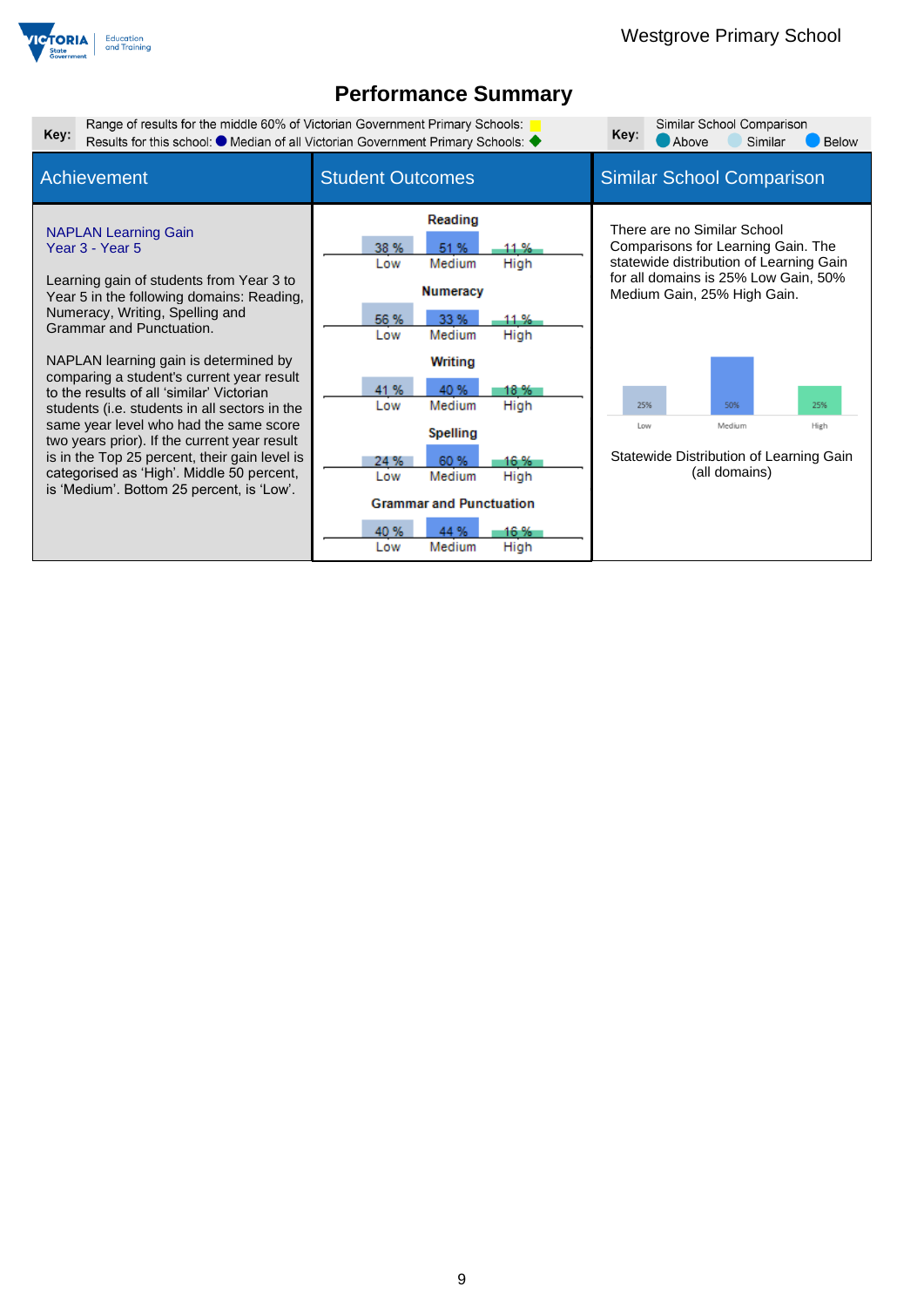

| Range of results for the middle 60% of Victorian Government Primary Schools:<br>Key:                                                                                                                                                                                                                                                                                                                                                                                                                                                                                                           | Results for this school: ● Median of all Victorian Government Primary Schools: ◆                                                                 | Similar School Comparison<br>Key:<br>Above<br>Similar<br><b>Below</b> |
|------------------------------------------------------------------------------------------------------------------------------------------------------------------------------------------------------------------------------------------------------------------------------------------------------------------------------------------------------------------------------------------------------------------------------------------------------------------------------------------------------------------------------------------------------------------------------------------------|--------------------------------------------------------------------------------------------------------------------------------------------------|-----------------------------------------------------------------------|
| Engagement                                                                                                                                                                                                                                                                                                                                                                                                                                                                                                                                                                                     | <b>Student Outcomes</b>                                                                                                                          | <b>Similar School Comparison</b>                                      |
| Average Number of Student Absence Days<br>Average days absent per full time<br>equivalent (FTE) student per year.<br>Common reasons for non-attendance<br>include illness and extended family<br>holidays.<br>Absence from school can impact on<br>students' learning<br><b>Similar School Comparison</b><br>A similar school comparison rating of<br>'Above' indicates this school records 'less'<br>absences than expected, relative to the<br>similar schools group with similar<br>characteristics. A rating of 'Below'<br>indicates this school records 'more'<br>absences than expected. | Results: 2019<br>50<br>Few absences <------> Many absences<br>Results: 2016 - 2019 (4-year average)<br>50<br>Few absences <------> Many absences | Similar                                                               |
| Average 2019 attendance rate by year<br>level:                                                                                                                                                                                                                                                                                                                                                                                                                                                                                                                                                 | Yr <sub>2</sub><br>Yr3<br>Yr <sub>5</sub><br>Yr <sub>6</sub><br>Prep<br>Yr1<br>Yr4<br>93 %<br>92 %<br>91 %<br>91 % 91 %<br>92 %<br>92 %          | Similar school comparison not<br>available                            |
|                                                                                                                                                                                                                                                                                                                                                                                                                                                                                                                                                                                                |                                                                                                                                                  |                                                                       |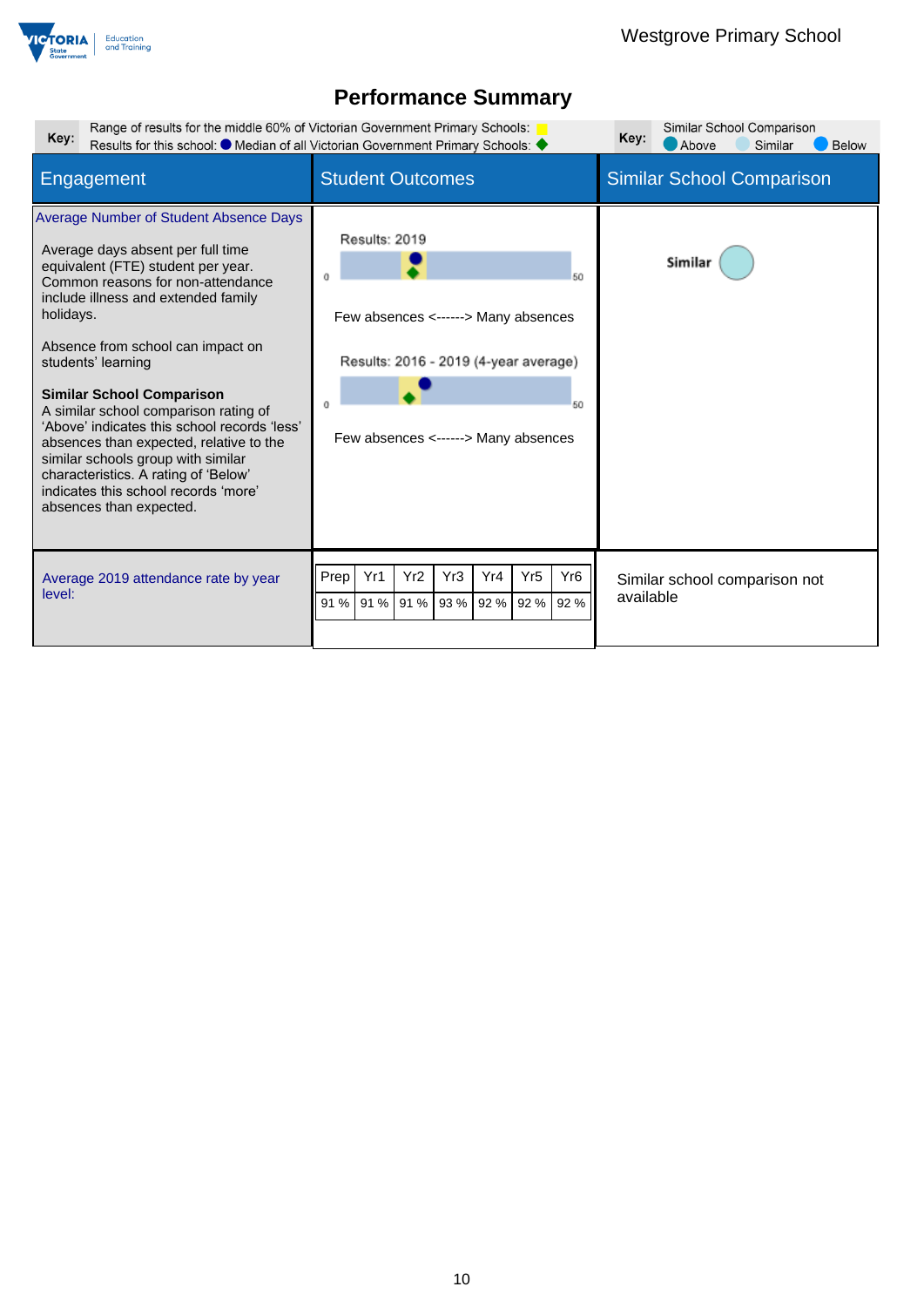

| Range of results for the middle 60% of Victorian Government Primary Schools:<br>Similar School Comparison<br>Key:<br>Key:<br>Results for this school: $\bullet$ Median of all Victorian Government Primary Schools:<br>Above<br>Similar<br><b>Below</b>                                                                                                                                     |                                                                         |                                  |  |
|---------------------------------------------------------------------------------------------------------------------------------------------------------------------------------------------------------------------------------------------------------------------------------------------------------------------------------------------------------------------------------------------|-------------------------------------------------------------------------|----------------------------------|--|
| Wellbeing                                                                                                                                                                                                                                                                                                                                                                                   | <b>Student Outcomes</b>                                                 | <b>Similar School Comparison</b> |  |
| <b>Students Attitudes to School -</b><br><b>Sense of Connectedness</b><br>Measures the percent endorsement on<br>Sense of Connectedness factor, as<br>reported in the Attitudes to School Survey<br>completed annually by Victorian<br>Government school students in Years 4 to<br>12. The percent endorsement indicates<br>the percent of positive responses (agree<br>or strongly agree). | Results: 2019<br>Ű<br>Results: 2017 - 2019 (3-year average)<br>Ŭ<br>100 | Below                            |  |
| <b>Students Attitudes to School -</b><br><b>Management of Bullying</b><br>Measures the percent endorsement on<br>Management of Bullying factor, as<br>reported in the Attitudes to School Survey<br>completed annually by Victorian<br>Government school students in Years 4 to<br>12. The percent endorsement indicates<br>the percent of positive responses (agree<br>or strongly agree). | Results: 2019<br>ū<br>Results: 2017 - 2019 (3-year average)<br>Ŭ<br>100 | Below                            |  |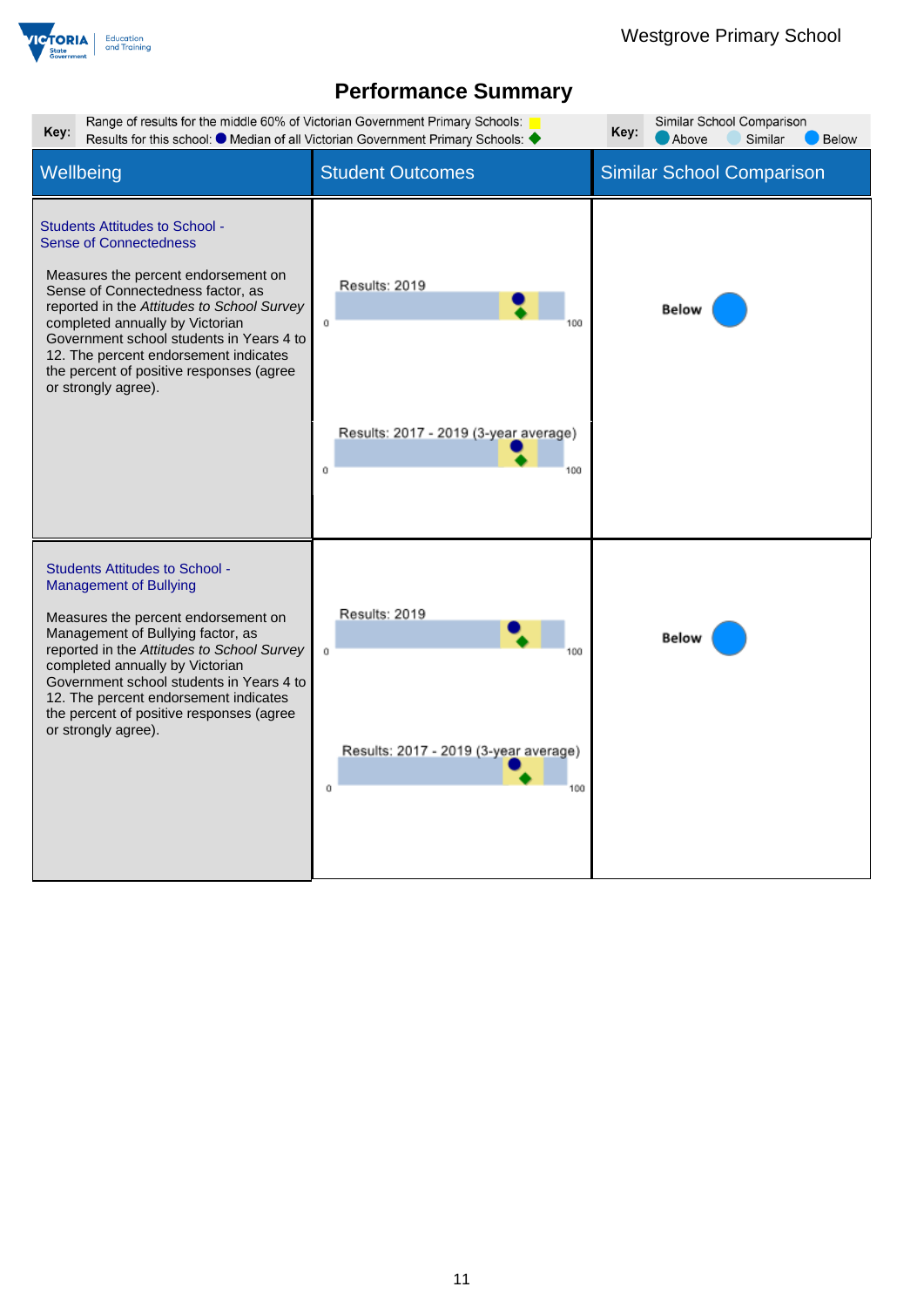

### **Financial Performance and Position**

*Commentary on the financial performance and position is included in the About Our School section at the start of this report*

| <b>Financial Performance - Operating Statement</b><br>Summary for the year ending 31 December, 2019 |               | Financial Position as at 31 December, 2019         |               |
|-----------------------------------------------------------------------------------------------------|---------------|----------------------------------------------------|---------------|
| <b>Revenue</b>                                                                                      | <b>Actual</b> | <b>Funds Available</b>                             | <b>Actual</b> |
| <b>Student Resource Package</b>                                                                     | \$7,120,106   | <b>High Yield Investment Account</b>               | \$773,179     |
| <b>Government Provided DET Grants</b>                                                               | \$864,024     | <b>Official Account</b>                            | \$88,207      |
| Government Grants Commonwealth                                                                      | \$4,861       | <b>Other Accounts</b>                              | \$139,000     |
| <b>Government Grants State</b>                                                                      | \$5,500       | <b>Total Funds Available</b>                       | \$1,000,386   |
| <b>Revenue Other</b>                                                                                | \$99,307      |                                                    |               |
| <b>Locally Raised Funds</b>                                                                         | \$465,318     |                                                    |               |
| <b>Total Operating Revenue</b>                                                                      | \$8,559,116   |                                                    |               |
| Equity <sup>1</sup>                                                                                 |               |                                                    |               |
| Equity (Social Disadvantage)                                                                        | \$852,913     |                                                    |               |
| <b>Equity Total</b>                                                                                 | \$852,913     |                                                    |               |
| <b>Expenditure</b>                                                                                  |               | <b>Financial Commitments</b>                       |               |
| Student Resource Package <sup>2</sup>                                                               | \$7,007,455   | <b>Operating Reserve</b>                           | \$249,692     |
| <b>Books &amp; Publications</b>                                                                     | \$8,543       | Funds Received in Advance                          | \$81,507      |
| <b>Communication Costs</b>                                                                          | \$4,440       | <b>Funds for Committees/Shared</b><br>Arrangements | \$58,659      |
| Consumables                                                                                         | \$68,507      | Asset/Equipment Replacement < 12 months            | \$105,000     |
| Miscellaneous Expense <sup>3</sup>                                                                  | \$715,699     | Capital - Buildings/Grounds < 12 months            | \$145,000     |
| <b>Professional Development</b>                                                                     | \$93,943      | Maintenance - Buildings/Grounds < 12               | \$209,191     |
| <b>Property and Equipment Services</b>                                                              | \$345,218     | months                                             |               |
| Salaries & Allowances <sup>4</sup>                                                                  | \$37,783      | Capital - Buildings/Grounds > 12 months            | \$151,337     |
| Trading & Fundraising                                                                               | \$140,902     | <b>Total Financial Commitments</b>                 | \$1,000,386   |
| <b>Utilities</b>                                                                                    | \$142,478     |                                                    |               |

| <b>Total Operating Expenditure</b>    | \$8,564,968 |
|---------------------------------------|-------------|
| <b>Net Operating Surplus/-Deficit</b> | (\$5,852)   |
| <b>Asset Acquisitions</b>             | \$6,461     |

(1) The Equity funding reported above is a subset of overall revenue reported by the school

(2) Student Resource Package Expenditure figures are as of 26 February 2020 and are subject to change during the reconciliation process.

(3) Misc Expenses may include bank charges, health and personal development, administration charges, camp/excursion costs and taxation charges.

(4) Salaries and Allowances refers to school-level payroll.

*All funds received from the Department, or raised by the school, have been expended, or committed to subsequent years, to support the achievement of educational outcomes and other operational needs of the school, consistent with Department policies, School Council approvals and the intent/purposes for which funding was provided or raised.*